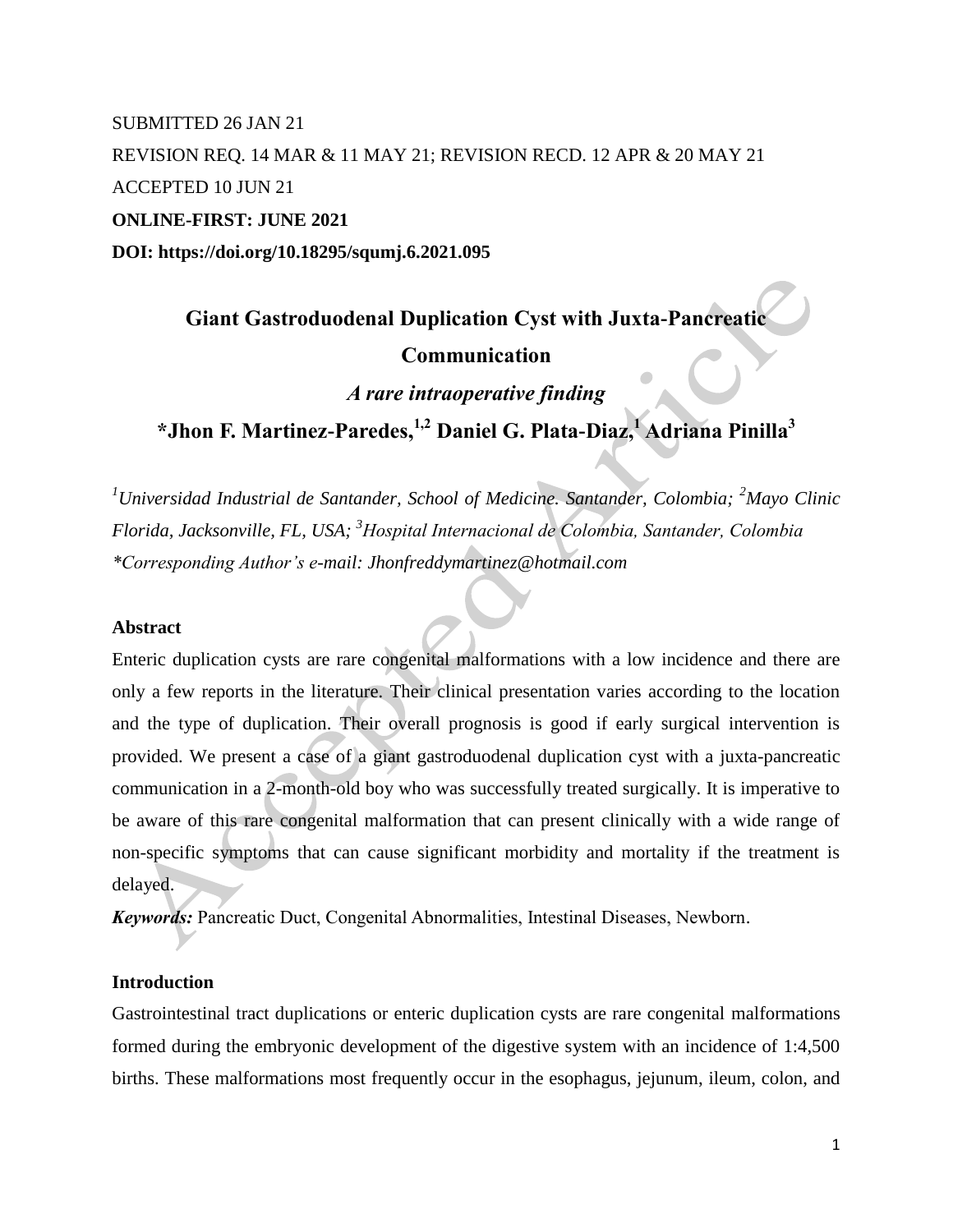stomach.<sup>1</sup> The involvement of the pancreas is very rare.<sup>2</sup> The clinical presentation of these malformations is with a wide diversity of signs and symptoms, including abdominal pain and distension, gastrointestinal bleeding, obstruction, or intussusceptions.<sup>3-5</sup> Urgent surgical intervention is needed when the severity of symptoms and signs involve significant complications such as massive bleeding or perforation of the intestine.<sup>3</sup> We are presenting a case of a giant gastroduodenal duplication cyst with a juxta-pancreatic communication, a rare intraoperative finding that was successfully treated surgically.

#### **Case Report**

A 2-month-old boy arrived at the pediatric emergency department (ED) with vomiting after feeds, abdominal distention, and an abdominal mass found by his mother. The patient had a history of suspected duodenal atresia by antenatal ultrasounds (double bubble sign found). However, this congenital malformation was ruled out postnatally after a normal upper gastrointestinal (GI) series test and in the absence of vomiting or gastric aspirates in the neonatal period. Physical examination at the ED revealed a giant abdominal mass located in the hypogastrium (Figure 1A). Given the clinical context, a contrasted computerized tomography (CT) scan of the abdomen was ordered. A huge hypodense cystic mass with a diameter of 11x12.8x6 cm and an approximated volume of 320cc was documented (Figure 1B).

The patient underwent surgical exploration through a midline vertical incision after considering a mesenteric cyst vs an enteric duplication cyst as a possible diagnosis. During surgery, a giant boot-shaped cystic mass with a diameter of 15x12cm occupying approximately 70% of the abdomen was found (Figure 2A). The mass was adherent to the greater curvature of the stomach, sharing the serosa and muscular layers. It was hyper-vascularized, with blood supply from the left gastric artery, gastroepiploic artery, splenic artery, short gastric arteries, and the pancreatic artery. Although a normal pancreatic duct was found, an aberrant duct communicating the cystic mass with the pancreas was also identified. The juxta-pancreatic communication was confirmed by intraoperative cholangiogram. Intraoperative process included the dissection of the giant enteric duplication cyst by layers and the ligation of contiguous vessels related to the cyst. The mass was disconnected from the greater curvature without compromise of the muscular and the mucosa layer of the stomach. After removing this giant mass, no evidence of loss to the greater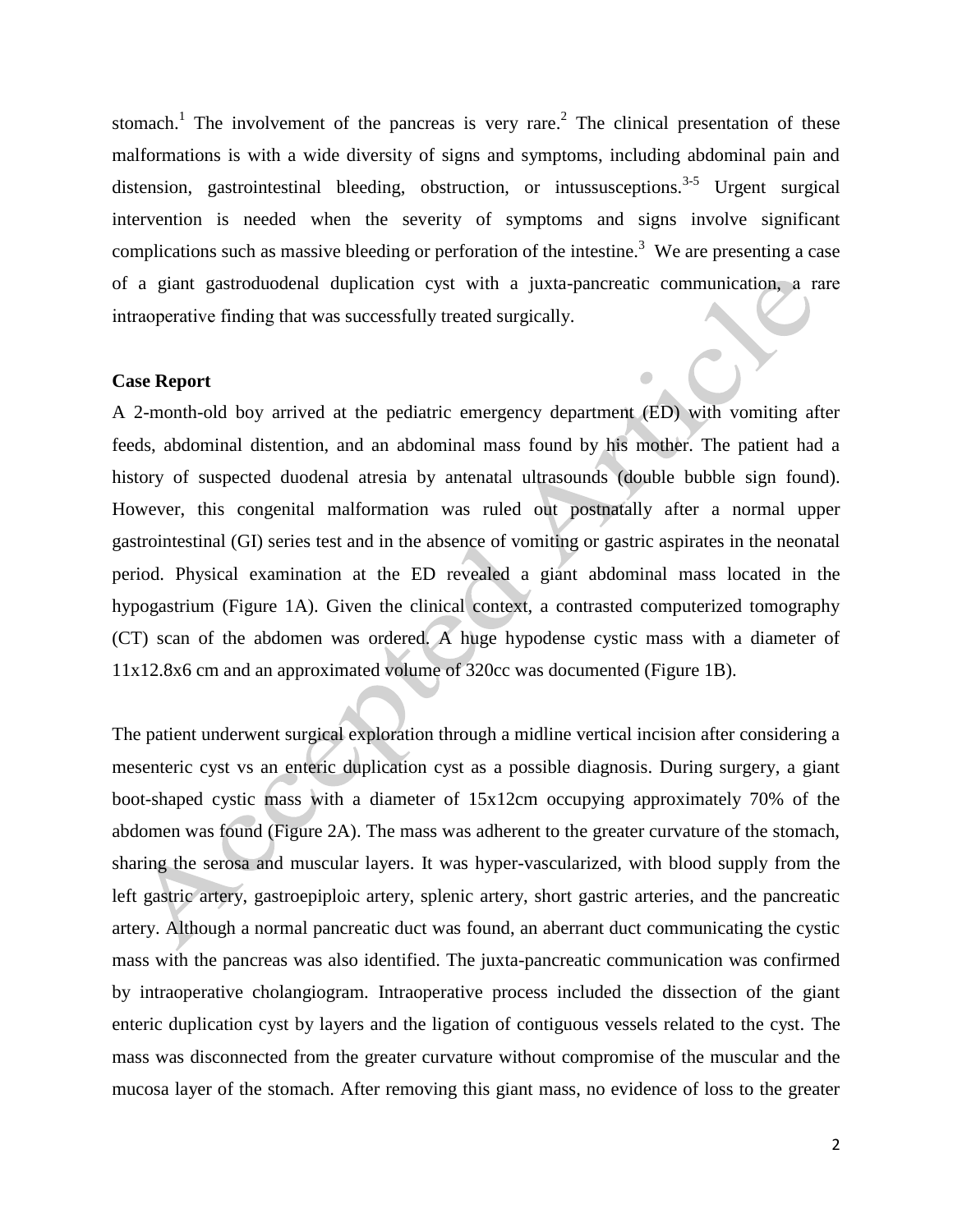curvature of the stomach or the pancreas was identified. Normal perfusion of the stomach was also confirmed. Additionally, ligation of the aberrant communication was performed using a 4-0 polypropylene suture after a normal intraoperative cholangiography that verified a normal transit of the contrast to the duodenum. (Figure 2B and 2C). Gross examination revealed a mass with an approximate dimension of 10x10x5cm. A final diagnosis of a gastroduodenal duplication with a juxta-pancreatic communication was made. Histopathological examination showed the wall of the cyst composed of the muscular layers with extensive atrophic changes. Although the mucosa architecture was distorted, Paneth cells and enteric cells were identified. The submucosa and the muscularis layer were also documented (Figure 3). The patient was evaluated in postoperative follow-up visits at 1, 2, and 6 months. His recovery was uneventful.

Informed consent from the patient's guardian was obtained for publication purposes. Prenatal ultrasounds were also reviewed while writing this report. The authors did not find evidence of images suggesting an enteric duplication cyst. No maternal polyhydramnios was documented during antenatal follow-ups.

#### **Discussion**

This is a case report of a giant gastroduodenal duplication cyst with juxta-pancreatic communication in a 2-month-old boy with vomiting after feeds, abdominal distention, and an abdominal mass in the hypogastrium. Gastrointestinal tract duplications are rare anomalies that are usually found in early childhood but can remain asymptomatic till adulthood. Clinical presentation of this abnormality has a wide range of signs and symptoms from non-bilious vomiting to severe abdominal pain due to fluid leakage or rupture of the cyst.<sup>2, 6</sup> Most enteric duplications become symptomatic as a result of the obstruction of the gastrointestinal tract by external pressure, distention of the cystic mass, or bleeding.<sup>2</sup> The embryogenesis of the enteric duplications remains unclear. However, several hypotheses including canalization impairment, intrauterine vascular accident, cellular migration defects, and diverticulization have been postulated.<sup>7</sup> Furthermore, in those cases with an associated pancreatic communication, the mechanism of embryonic maldevelopment is thought to be more complicated.<sup>8</sup>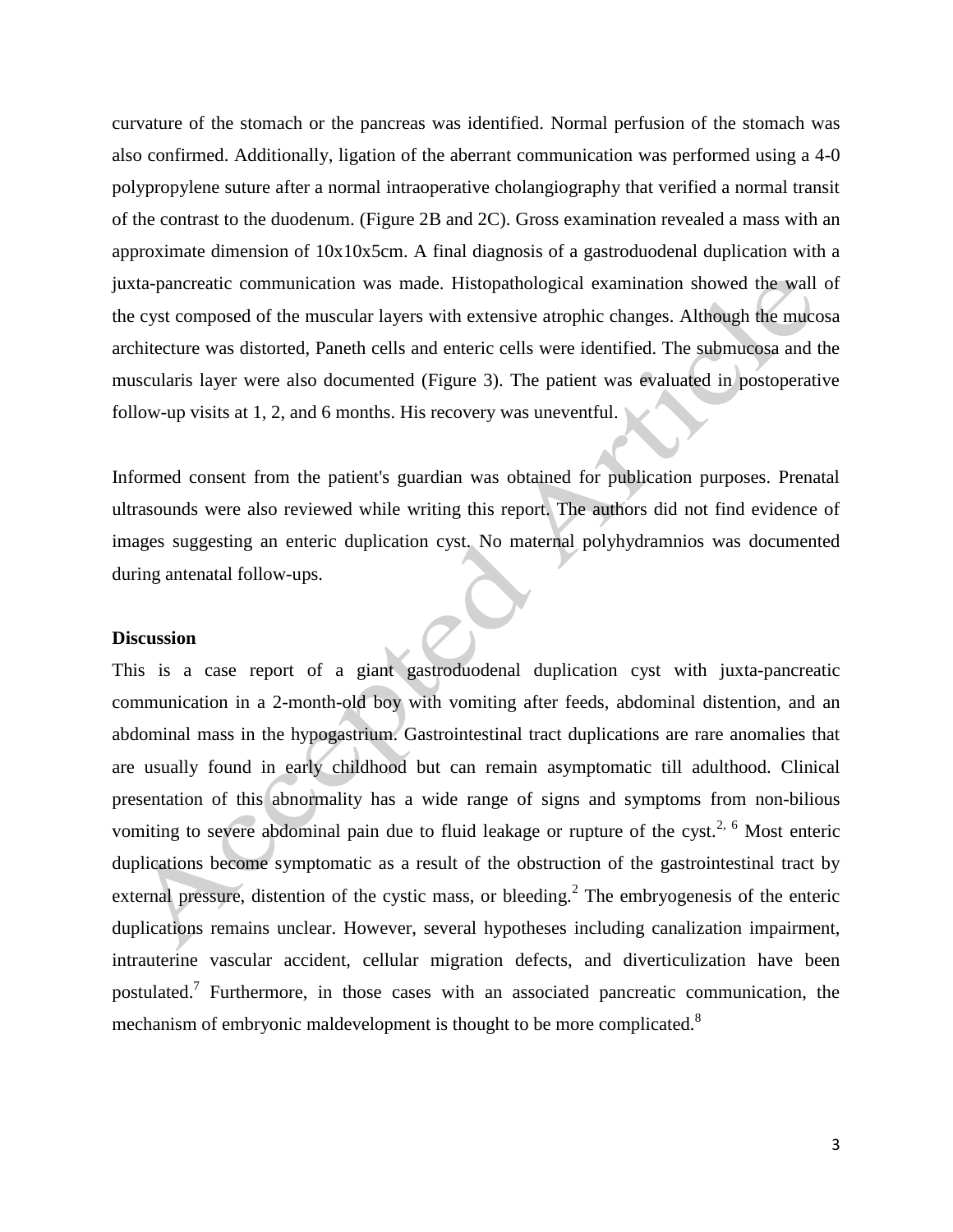The anatomy of gastrointestinal tract duplications usually includes a hollow, epithelial-lined, and cystic or tubular mass attached to the wall of the gut and supplied by contiguous blood vessels. However, in our case, the enteric duplication was sharing a blood supply of arteries with a common embryonic origin, there is no clear literature about this relationship.<sup>7</sup> Regarding location, the gastroduodenal region is a rare site for enteric duplication to occur (10% of cases), and only around 20% of cases at this level have an associated pancreatic communication. From those cases involving the stomach, about 66% of gastroduodenal duplications occur at the greater curvature. 9, 10 In a case series by Lopez-Fernandez et al., the authors presented a total of 11 cases of pyloroduodenal duplication cysts treated over 26 years of practice. From those cases, only three corresponded to an enteric duplication with pancreatic communication.<sup>11</sup> Therefore our case corresponds to a rare entity with a very low incidence and reports a *giant* enteric duplication cyst with an aberrant pancreatic duct.

Radiologic studies, including abdominal ultrasonography, magnetic resonance imaging (MRI), or abdominal CT scan, are usually needed for antenatal or postnatal diagnosis.<sup>12</sup> An abdominal CT scan is recommended for postnatal diagnosis due to its ability to document the anatomical relationship with the surrounding structures.<sup>2</sup> As mentioned before, our patient had an antenatal diagnosis of duodenal atresia by ultrasound that was ruled out postnatally. Interestingly, in a case reported by Okamoto et al., a gastrointestinal mass found antenatally was diagnosed as a duplication cyst postnatally.<sup>13</sup> Noteworthy, the case reported by Okamoto et al. and our case reinforce the statement that in patients with antenatal images suggesting intraabdominal cystic masses or congenital abnormalities of the intestines, a complete evaluation of the newborn and radiologic studies in the postnatal period must be completed to achieve an early and accurate diagnosis and prevent complications.

The surgical approach of enteric duplications varies according to location and type of duplication. Surgical management for asymptomatic cases is controversial.<sup>4</sup> Some authors suggest that enteric duplications should be excised not only for the symptoms but also for the risk of developing adenocarcinoma within the cyst.<sup>2</sup> In those cases with a precise preoperative diagnosis, a laparoscopic approach is recommended.<sup>14</sup> The presence of an aberrant pancreatic communication and its risk of postoperative pancreatitis makes a radiological evaluation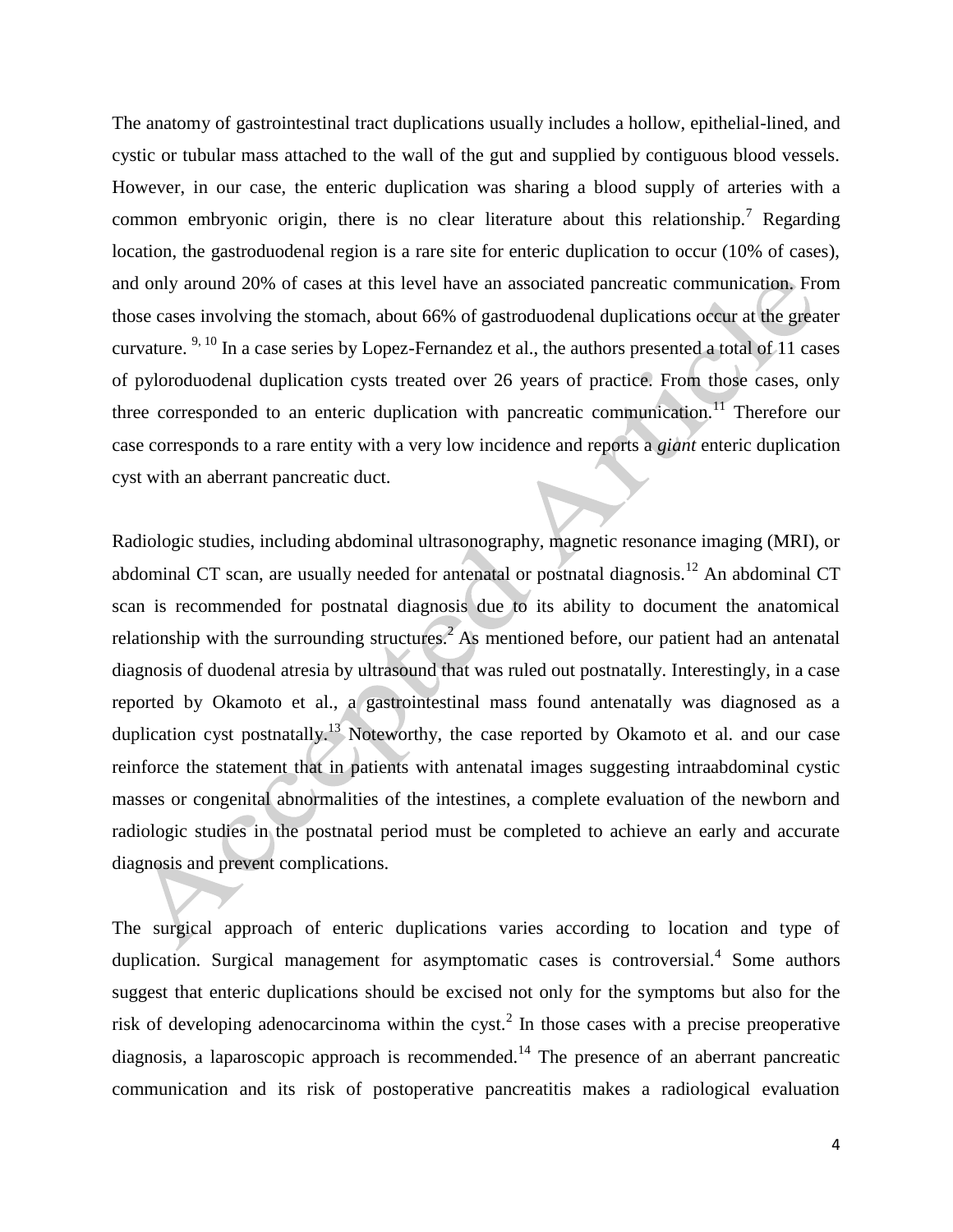imperative and an intraoperative endoscopic retrograde cholangiopancreatography is usually recommended to avoid morbidity.<sup>15</sup> In our case, adequate diagnosis and surgical treatment led to a satisfactory outcome. This case describes an uncommon condition that pediatricians and pediatric surgeons should be aware of as part of differential diagnosis that must be ruled out during postnatal evaluations when intraabdominal cystic lesions are documented antenatally. This also shows how an abnormality in the embryogenesis of the gastrointestinal tract can manifest in an infant.

#### **Conclusion**

Gastrointestinal tract duplications are rare conditions. Our case describes a giant enteric duplication cyst that presented as an abdominal mass associated with abdominal distention and vomiting. Complete radiologic evaluation of patients with antenatally documented intraabdominal cystic masses must be performed to pursue an early diagnosis and prevent complications of undiagnosed pathologies. Additionally, in the event of an abnormal pancreatic communication, the evaluation of the integrity of the pancreatic drainage during the procedure and the careful resection with preservation of adjacent structures is essential. It is imperative to be aware of this rare congenital malformation that can present clinically with a range of nonspecific symptoms that can cause significant morbidity and mortality if the treatment is delayed.

#### **Funding:** None

**Conflicts of interest:** None disclosed.

## **Authors' Contribution**

**JFMP** and **AP** were involved in conceptualization, writing and editing of final manuscript. **DGPD** was involved in the histopathological examination as well as writing the manuscript. All authors approved the final version of this article.

## **References**

1. Holcomb GW, 3rd, Gheissari A, O'Neill JA, Jr., Shorter NA, Bishop HC. Surgical management of alimentary tract duplications. Ann Surg. 1989;209(2):167-74. https://doi.org/10.1016/0002-9610(64)90210-7.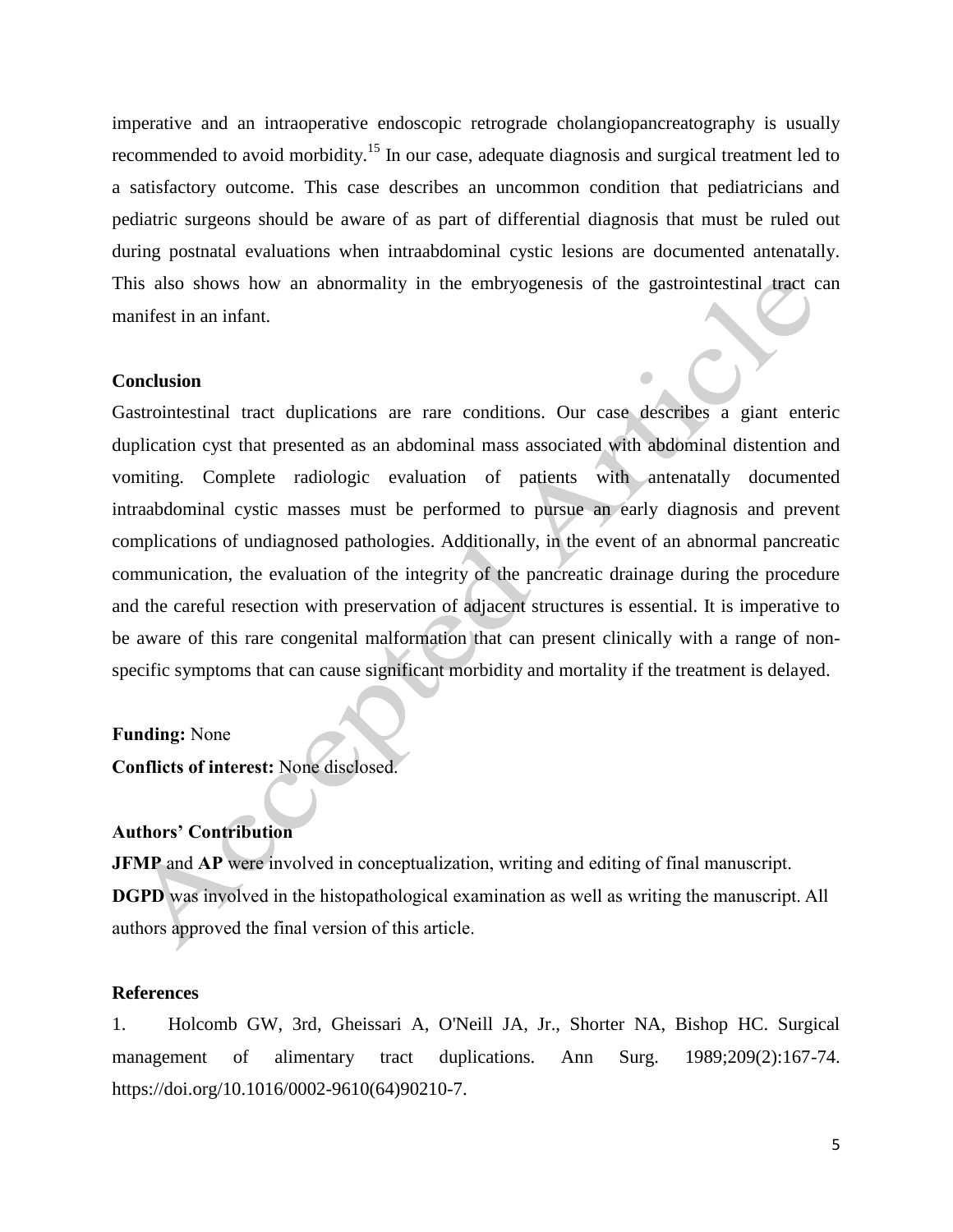2. Fujishiro J, Kaneko M, Urita Y, Hoshino N, Jinbo T, Sakamoto N, et al. Enteric duplication cyst of the pancreas with duplicated pancreatic duct. J Pediatr Surg. 2011;46(8):e13- 6. https://doi.org/10.1016/j.jpedsurg.2011.04.056.

3. Sharma S, Yadav AK, Mandal AK, Zaheer S, Yadav DK, Samie A. Enteric Duplication Cysts in Children: A Clinicopathological Dilemma. J Clin Diagn Res. 2015;9(8):EC08-EC11. https://doi.org/10.7860/JCDR/2015/12929.6381.

4. Liu R, Adler DG. Duplication cysts: Diagnosis, management, and the role of endoscopic ultrasound. Endosc Ultrasound. 2014;3(3):152-60. https://doi.org/10.4103/2303-9027.138783.

5. Banerjee R, Singh G, Aggarwal SK. A rare presentation of Y-duplication of the pancreatic tail with enteric duplication cyst as intussusception in a child: A case report. Int J Surg Case Rep. 2021;78:96-8. https://doi.org/10.1016/j.ijscr.2020.11.131.

6. Hishiki T, Saito T, Terui K, Mitsunaga T, Nakata M, Matsuura G, et al. A rare presentation in a case of gastric duplication cyst communicating to the pancreatic duct: coincidental detection during pyloromyotomy for hypertrophic pyloric stenosis. J Pediatr Surg. 2008;43(9):e1-e3. https://doi.org/10.1016/j.jpedsurg.2008.04.009.

7. Mandhan P, Ehsan T, Al-Sibai S, Khan A, Sankhla D. Noncommunicating multiple intraabdominal enteric duplication cysts. Afr J of Paediatr Surg. 2014;11(3):276-8. https://doi.org/10.4103/0189-6725.137344.

8. Shinde T, Lindner J, Silverman J, Agrawal R, Dhawan M. Gastric-duplication cyst with an aberrant pancreatic-ductal system: an unusual cause of recurrent abdominal pain. Gastrointest Endosc. 2009;69(2):377-9. https://doi.org/10.1016/j.gie.2008.04.059.

9. Hoffman M, Sugerman HJ, Heuman D, Turner MA, Kisloff B. Gastric duplication cyst communicating with aberrant pancreatic duct: a rare cause of recurrent acute pancreatitis. Surgery. 1987;101(3):369-72.

10. Stringer MD, Spitz L, Abel R, Kiely E, Drake DP, Agrawal M, et al. Management of alimentary tract duplication in children. Br J Surg. 1995;82(1):74-8. https://doi.org/10.1002/bjs.1800820126.

11. Lopez-Fernandez S, Hernandez-Martin S, Ramírez M, Ortiz R, Martinez L, Tovar JA. Pyloroduodenal duplication cysts: treatment of 11 cases. Eur J Pediatr Surg. 2013; 23(4):312-6. https://doi.org/10.1055/s-0033-1333640.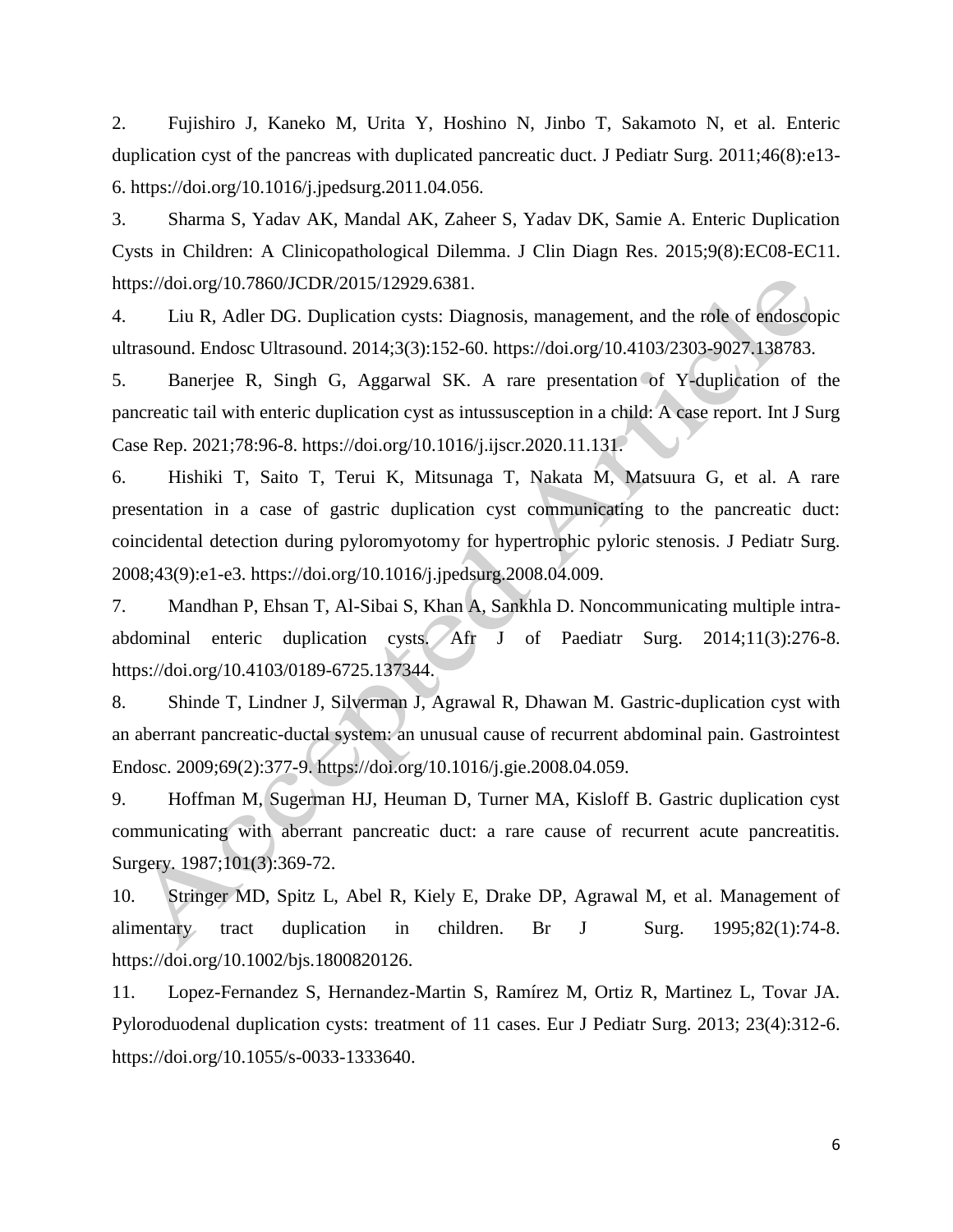12. Gałązka P, Redloch K, Kroczek K, Styczyński J. Minimally Invasive Surgery for Congenital Abdominal Cystic Lesions in Newborns and Infants. In Vivo. 2020;34(3):1215-21. https://doi.org/10.21873/invivo.11895.

13. Okamoto T, Takamizawa S, Yokoi A, Satoh S, Nishijima E. Completely isolated alimentary tract duplication in a neonate. Pediatr Surg Int. 2008;24(10):1145-7. https://doi.org/10.1007/s00383-008-2220-y.

14. Nobuhara KK, Gorski YC, La Quaglia MP, Shamberger RC. Bronchogenic cysts and esophageal duplications: common origins and treatment. J Pediatr Surg. 1997;32(10):1408-13. https://doi.org/10.1016/s0022-3468(97)90550-9.

15. Christians KK, Pappas S, Pilgrim C, Tsai S, Quebbeman E. Duplicate pancreas meets gastric duplication cyst: A tale of two anomalies. Int J Surg Case Rep. 2013;4(8):735-9. https://doi.org/10.1016/j.ijscr.2013.05.005.

7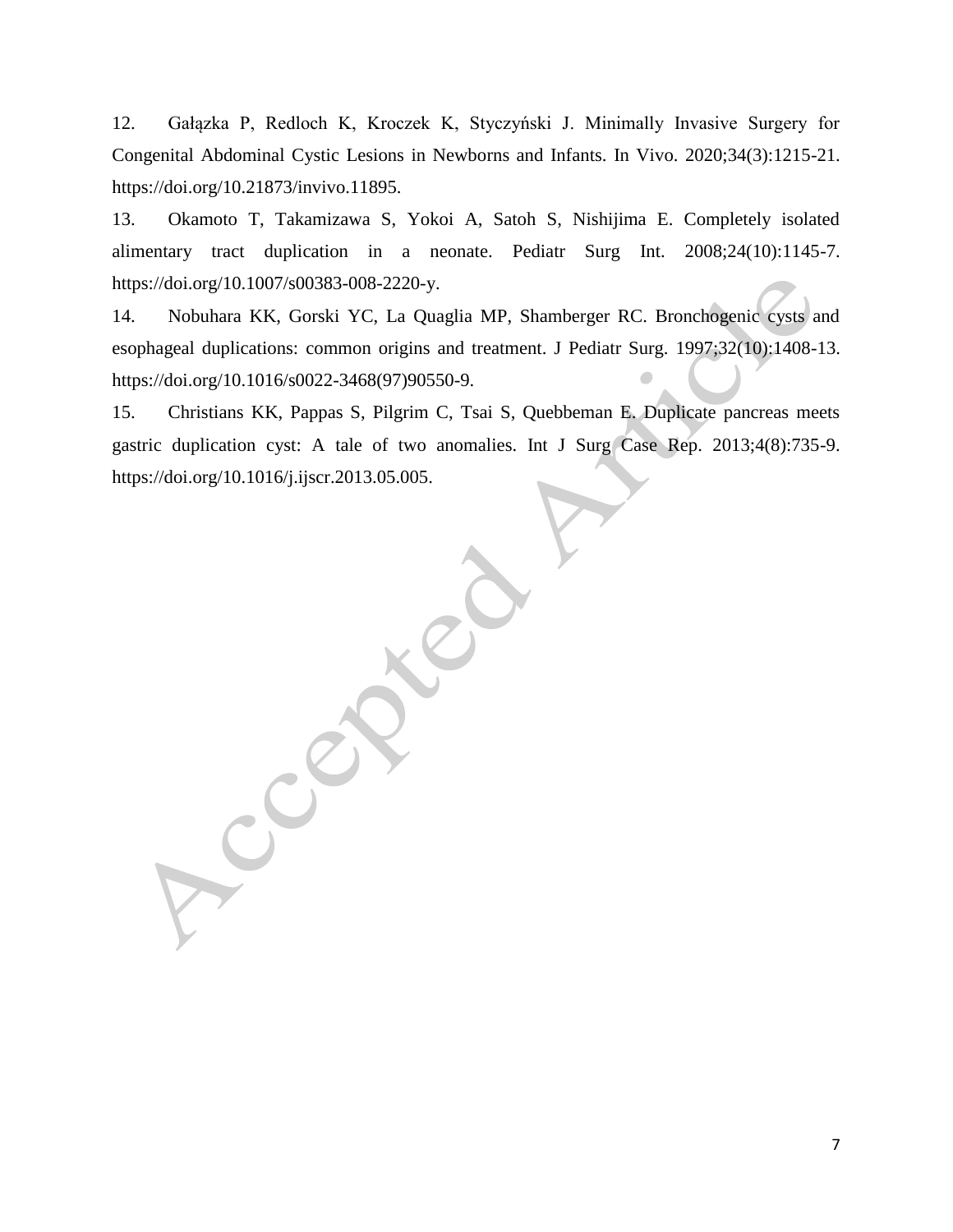

**Figure 1: A.** Findings on examination at the pediatric emergency department **B.** Contrasted computerized tomography (CT) scan of the abdomen:  $11 \times 12.8 \times 6$ cm mass with an approximated volume of 320cc.



**Figure 2: A.** Boot-shaped giant mass occupying 70% of the abdomen. **B.** Juxta-Pancreatic communication. **C.** Normal intraoperative cholangiography.